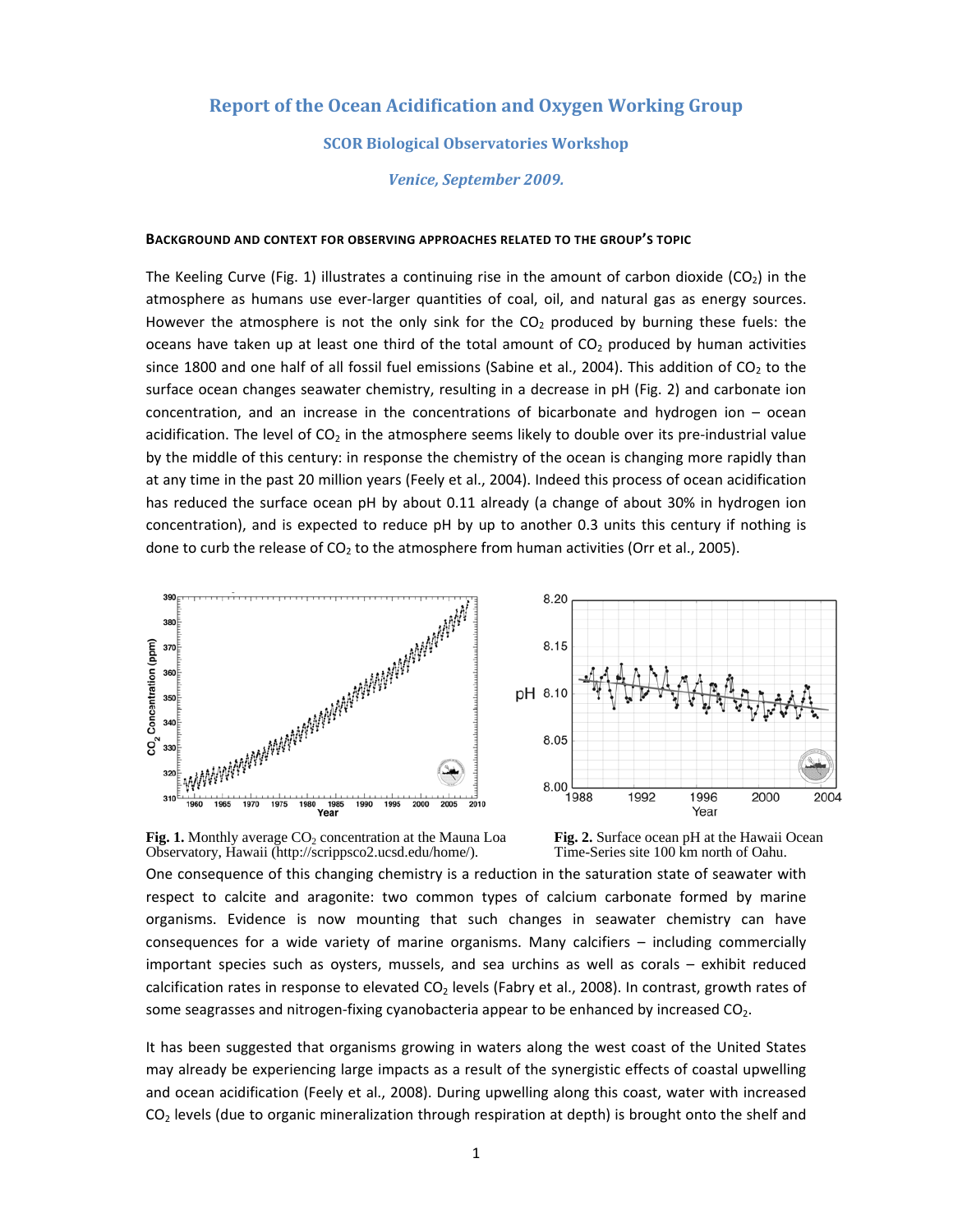into the surface ocean. It appears that this water, in addition to its original high levels of  $CO<sub>2</sub>$  by virtue of its sub-surface source, is also enhanced with anthropogenic  $CO<sub>2</sub>$  as it was last in contact with the atmosphere only 50 years ago and thus has taken up additional  $CO<sub>2</sub>$  from the atmosphere. An immediate consequence of this is that the  $CO<sub>2</sub>$  concentration in upwelled water at any particular site will be greater, also the area of the coastal ocean that exceeds a particular threshold  $CO<sub>2</sub>$  value (or that is below a particular carbonate saturation state) will be greater, than it would have been in pre‐industrial times. Furthermore, each year will draw on water that has been exposed to the atmosphere still more recently, resulting in yet higher  $CO<sub>2</sub>$  levels.

As a result, there is a potential for this enhanced level of acidification (especially when combined with the observed low  $O_2$  levels found in the upwelled waters; Bograd et al., 2009) to exert impacts on organisms and their associated ecosystems both in the natural environment and in coastal mariculture facilities. However, as yet, little is known about this. Laboratory studies have been made on a variety of individual organisms at various stages in their life cycles, with many of these studies showing potentially problematic effects. However, almost nothing is known about these effects at a whole-of-ecosystem level or the ability of organisms to adapt to these changes (Fabry et al., 2008). Essentially we are embarking on a large-scale global experiment with  $-$  as yet  $-$  unknown consequences. There is some evidence for respiration stress caused by synergistic effects between  $O<sub>2</sub>$  and CO<sub>2</sub> (e.g. Brewer and Peltzer, 2009).

Oxygen is a limiting and fundamental requirement for all aerobic organisms living in the oceans as well as having a direct role in the biogeochemical cycling of carbon and nitrogen. At  $O<sub>2</sub>$  levels below ~60  $\mu$ mol kg<sup>-1</sup> (hypoxic conditions) most metazoans become severely stressed. Hypoxia triggers a range of sub-lethal effects and mortality of many species, especially in the benthos, and may create 'dead zones' depauperate in organisms and living marine resources. At levels below  $\sim$ 5  $\mu$ mol kg<sup>-1</sup> (suboxic conditions), nitrate becomes important in the respiration of the few organisms able to survive at these concentrations. When  $O<sub>2</sub>$  levels drop to zero, the water is termed 'anoxic', and biogeochemical processes are then dominated by sulfate‐reducing microbes.

Anoxia is rare in the modern open ocean, but is important in some enclosed seas such as the Baltic. Hypoxic conditions occur, however, at mid depths (oxygen minimum zones, OMZs), over wide expanses of the North Pacific, in smaller regions of the north Indian Ocean, and in the eastern tropical Atlantic and Pacific Oceans. Suboxic conditions are restricted to more limited regions of the north Indian and eastern Pacific OMZs. There is evidence for an increase in the occurrence of hypoxic and suboxic conditions in coastal waters (Diaz and Rosenberg, 2008), where low subsurface O2 levels can be generated by shoaling of the oxic/hypoxic boundary, natural high biological productivity in upper waters or by eutrophication from agricultural runoff or sewage inputs (Vaquer‐ Sunyer and Duarte, 2008).

There also exist numerous reports of decreasing oxygen levels in the open ocean. Thicker oxygen minimum zones (OMZs) will have an impact on the N cycle. Through both denitrification and nitrification processes, thicker OMZs will likely increase the flux from the ocean to the atmosphere of N2O, a potent greenhouse gas. Low concentrations of oxygen also have adverse effects on marine life forms considered valuable by humans, ranging from reduced growth and reproductive capacity to habitat avoidance and ultimately death. The responses of benthic and pelagic animals in estuarine, semi-enclosed seas, and open shelves to hypoxia depend on the duration, repeatability, and intensity of oxygen depletion and on whether  $H_2S$  is formed. Tolerance to hypoxia and threshold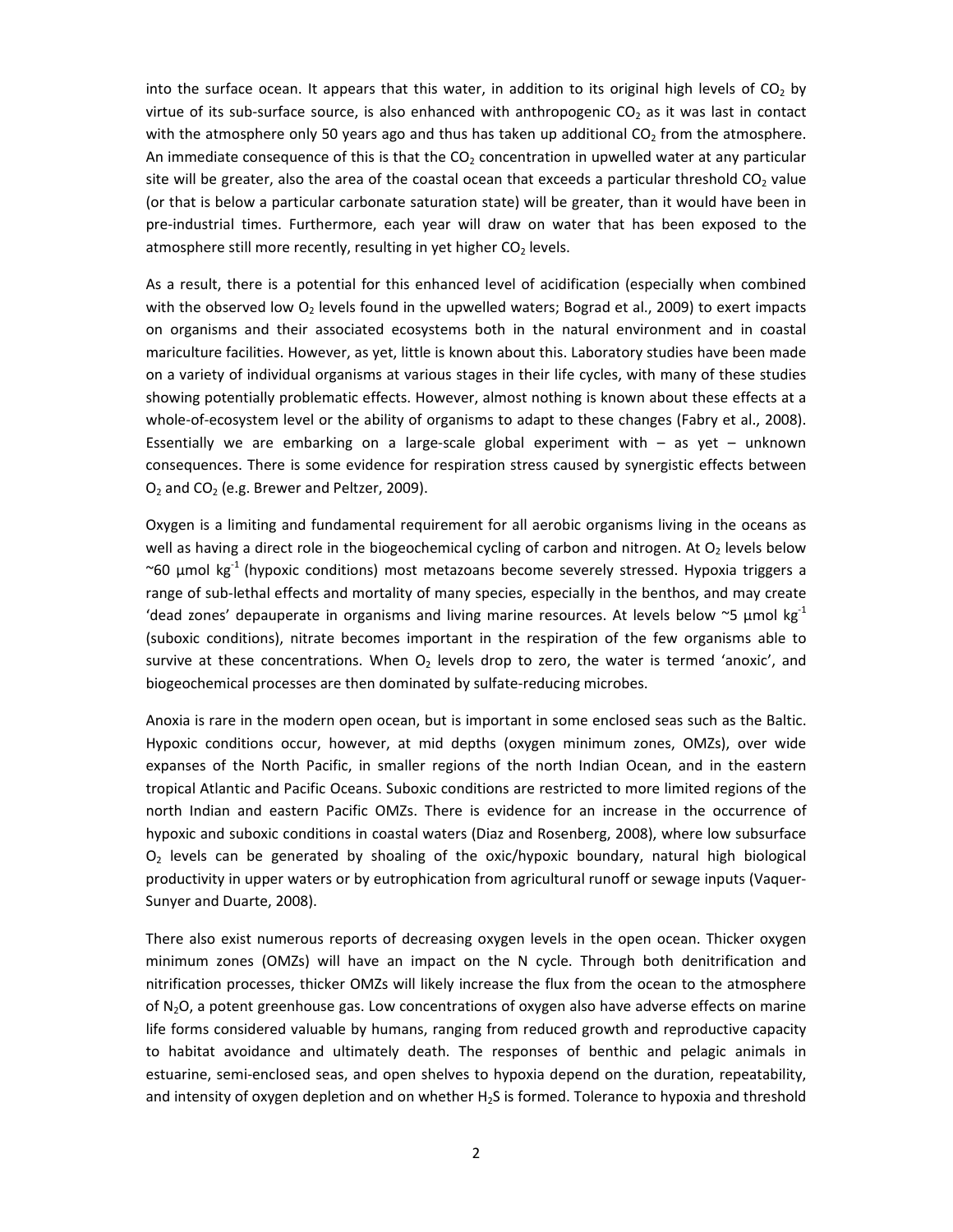values are species‐ and stage‐specific and can vary enormously. While some fish species may suffer from oxygen values of less than 3 ml L<sup>-1</sup> and show impact on growth, development and behaviour, other organisms such as euphausiids may survive DO levels as low as 0.1 ml L<sup>-1</sup> (Vaquer-Sunyer and Duarte, 2008). In some eutrophic coastal systems, excess organic matter from primary production can overwhelm an ecosystem's assimilative capacity to the detriment of higher trophic levels and at the same time leading to increases in microbial activity (bacteria and archaea) that are well adapted to hypoxia or anoxia. Anoxic areas can conversely act as natural boundaries concentrating prey and limiting or changing trophic interactions which can lead to local areas of apparent high productivity (e.g. Wishner et al., 1995).

In addition to the increase in the temporal and spatial extent of hypoxic regions, changes in the oxygen saturation from fully saturated to under‐saturated (for example 70% or 40%) can already have significant biological effects on growth and behaviour. The physiological, sub-lethal effects of adaptation to under‐saturation, and the energetic cost of such adaptation, or alternatively of any migration to avoid affected areas, have to be considered at the level of species, population and ecosystem. In coastal and shelf sea areas, the occurrence of such oxygen depletion events is expected to increase as a consequence of climate change (Frölisher et al., 2009).

#### **NEED FOR SYSTEMATIC LONG‐TERM MEASUREMENTS OVER LARGE SCALES**

Climate variability and change have coherent globally distributed impacts on marine ecosystems. Phenomena such as El Niño and El Viejo (Pacific Decadal Oscillation) influence the productivity and structure of marine ecosystems in some cases decreasing productivity (such as in the eastern Pacific and western Indian Ocean) and in others increasing productivity (western Pacific). The phenomena seem to occur in two unstable states (cold/warm, more productive/less productive). Duration (multidecadal) has greater impact on the full ecosystem than intensity (El Niño). On glacial to interglacial scales, including the Little Ice Age, the globally cold/more productive eastern Pacific present day paradigm is different. A globally cool glacial condition seems to be associated with a warm, less productive eastern Pacific (and Atlantic). In addition rather dramatic changes have occurred over short (decadal) periods. Clearly there is significant uncertainty in predictions about how global change (specifically global warming) will impact eastern Pacific and other ecosystems. Although, individual regional research efforts exist and are valuable, if we are to fully determine impacts and potential feedbacks a globally integrated Ocean Biology Observatory is needed.

Laboratory and field data on individual species suggests there will be dramatic effects of acidification on ocean systems. Yet direct information about ecosystem‐level effects of acidification are scarce, and the influence of pH on important ecological processes are hard to ascertain.

#### **WHAT ARE THE PRIORITY OBSERVATIONS TO ADDRESS THIS ISSUE?**

### **Ocean Acidification:**

At present there are four parameters that can be reliably measured for the sea water carbon dioxide system (alkalinity, total inorganic carbon (TIC), pH,  $p(CO_2)$ ), and one of these, pH, has multiple possible definitions which in turn can result in multiple values for acid‐dissociation constants. It is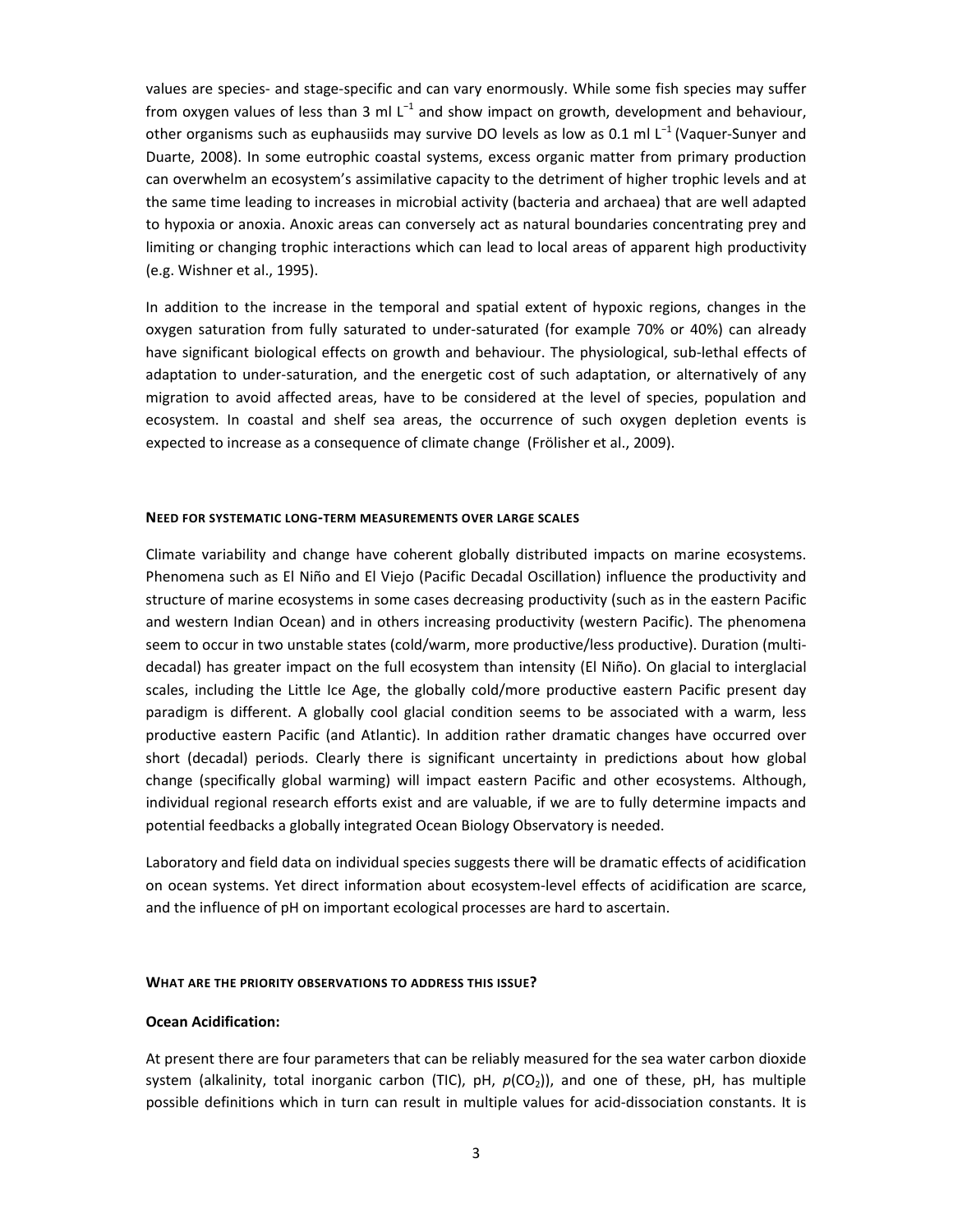possible to obtain a complete description of the acid‐base composition of a seawater sample at a particular temperature and pressure provided the following is known:

- the salinity and temperature, and hence the solubility constant of carbon dioxide in the sea water as well as the equilibrium constant for each of the acid dissociation reactions that is assumed to exist in the solution,
- the total concentrations for each of these non- $CO<sub>2</sub>$  acid-base systems,
- the values for at least two of the four  $CO_2$ -related parameters:  $A_T$ , TIC, pH,  $p(CO_2)$ .

Although this is true for shipboard measurements, it is  $-$  as yet  $-$  not practical for autonomous measurement systems where – currently – systems only exist for  $p(CO<sub>2</sub>)$  and for pH. In certain regions it may also be practical to infer the total alkalinity of the sea water from measurements of temperature and salinity – provided that a well-tested calibration algorithm has been produced.

# **Oxygen:**

The measurement of dissolved oxygen in seawater is now well‐established and some oxygen sensors have now been deployed on Argo floats. The spatial coverage of the ocean needs to be expanded and equipping further Argo floats would be useful, even though there is a significant cost penalty. More measurements need to be made in existing areas of low oxygen (e.g. OMZs) to delineate any changes in spatial extent and to help define biotic responses.

## **Response of biota:**

All biota are likely to be impacted by ocean acidification and reduced oxygen, but it is unclear at this time what groups in the biota from microbial community to the top predators including pelagic and benthic communities will be most affected. Therefore, key species representing each group from diverse ecosystems/biomes across the global ocean need to be observed. These should include examples of key species from individual ecosystems that drive the biogeochemical cycle in each region; for example, microbes, phytoplankton including cyanobacteria, zooplankton and benthos (calcifiers and non‐calcifiers), nekton and marine mammals and birds. Measurements should include primary production, abundance and biomass, shifts in community structure and phenology, and levels of calcification. Along with these parameters, the microbial activity (production/oxygen consumption) needs to addressed. The challenge here is that the measurement of  $O<sub>2</sub>$  and pH are straight forward compared to the measurements needed to characterize biological changes. There is then further complexity in relating the observed changes to particular environmental effects, not just  $O<sub>2</sub>$  or pH.

### **WHERE SHOULD THE OBSERVATIONS BE MADE AND AT WHAT FREQUENCY AND DURATION?**

There are differing observational needs for the open oceans and coastal areas and there are areas that are known to be high‐risk / high‐impact / high variability such as polar seas, coral reef systems, coastal upwelling zones, estuaries and enclosed seas. Open ocean strategies like those articulated in the OceanObs white papers by Gruber et al. (2009) for oxygen (on Argo floats) and Feely et al. (2009) for ocean acidification, that essentially leverage systems designed for physics, should be endorsed by the ocean biological observatory group. For coastal areas on the other hand there is no well developed global strategy even though there is significant work being done at regional and national level. There is a need for design and integration of a global coastal network of observations and data management and this may be one of the outcomes of the biological observatory group.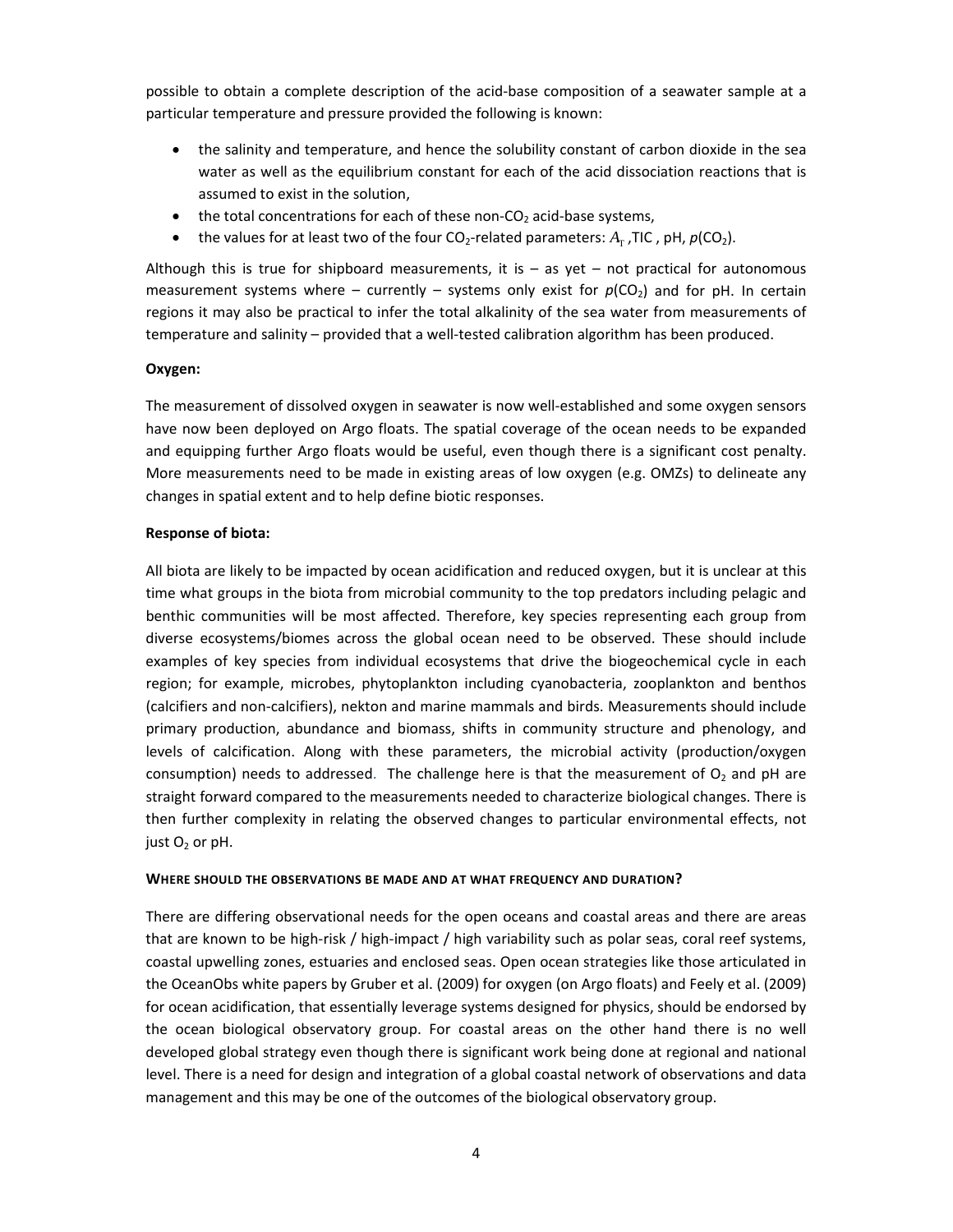We advocate regional (large-scale, but potentially geographically limited) coverage for the coastal ocean/continental shelves, because interpretation of local changes in coastal systems requires a 3D context. A sensible approach may be to pick coastal regions that are known to be important from ecological or economic points of view, and pick representative cross-sections of different systems. We do not know the spatial and temporal de-correlation scales of oxygen or pH variability. Since pH seems to be well-correlated with  $O_2$  and since  $O_2$  is easier to measure than pH, one could possibly use  $O<sub>2</sub>$  to establish what the de-correlation scale for pH likely is. Ideally, the average distance separating various oxygen sensors should be commensurate with these de-correlation scales.

The sampling strategy at each location would include a few high resolution temporal (moorings), high precision measurements (ships), and slow spatially distributed (glider, tagged animals) sections. Ships of opportunity are equipped with underway sensors for T, S,  $p(CO_2)$ ,  $O_2$ , etc. The glider and tagged animal observations overlap with the open ocean Argo float coverage. Algorithms developed from the high resolution and precision measurements are used to estimate parameters from the few parameters that glider or tagged animal are able to measure. Models assimilating the full set of data provide high resolution 3D fields for biologists to interpret the impacts of the environment on ecosystem properties. The standardization of methods and measurements is key for the comparative exercise.



Fig. 3. The core of an observing strategy needs to include a broadly distributed set of regions over various latitudes, pH and oxygen. The boxes on this map are indicative only and the actual locations need further analysis.

# **OBSERVATIONAL TECHNOLOGIES NOW AVAILABLE AND ON THE HORIZON, AND GAPS IN AVAILABLE SENSORS TO ADDRESS THE NEED**

At this time, systems exist for autonomous measurement of  $p(CO_2)$ . These take two forms: one based on equilibrating the water with a gas phase and measuring the  $CO<sub>2</sub>$  concentration in the gas phase using an infra‐red technique (*e.g.*, the Seaology® Monitor of Battelle, Columbus Ohio, USA), the other is based on equilibrating the  $CO<sub>2</sub>$  through a membrane and measuring the resulting pH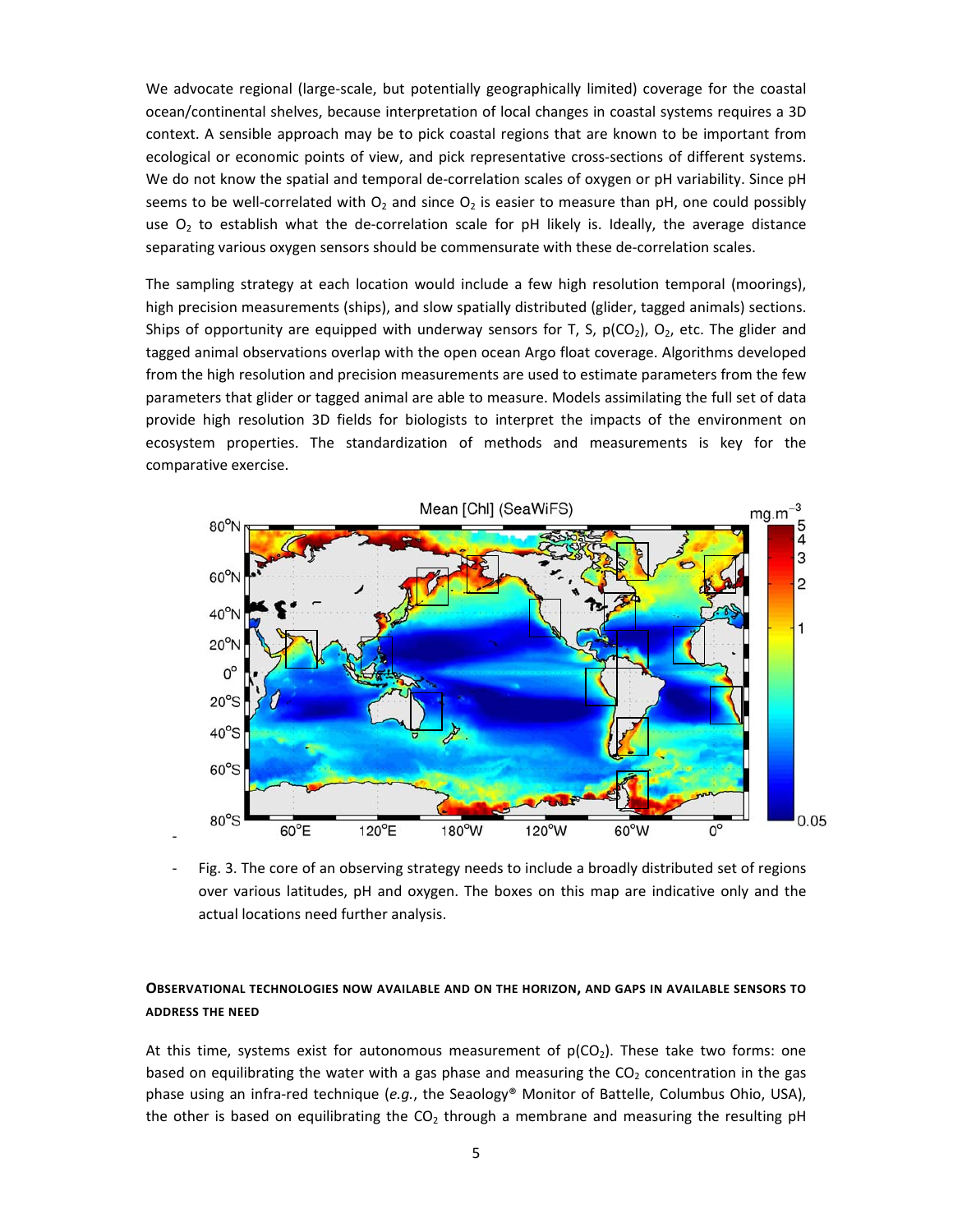change in the solution (e.g., the SAMI instrument of Sunburst Sensors, Ltd., Missoula, Montana, USA).

pH can be measured using either a spectrophotometric approach (*e.g.* the SAMI‐pH instrument) or a potentiometric approach (e.g., based on a Honeywell Durafet® as is being developed at the Monterey Bay Aquarium Research Institute, Moss Landing, California, USA). Although both systems show promise, additional work will be needed to provide high-quality stable calibrations over a range of temperature and pressure (such as might be experienced on a mooring or profiling float).

Unfortunately, using this pair of parameters is not ideal since both parameters are functions of temperature and pressure and they are significantly anti‐correlated with each other. If one is to get a detailed picture of ocean acid-base chemistry, they need to be measured precisely with a low uncertainty, but to date such low uncertainties have not been demonstrated for oceanic pH measurements. Perhaps the ideal measurement pair would be pH and total inorganic carbon. At this time, work is progressing on developing an autonomous system for TIC (Sayles and Eck, 2009), but such an instrument is not yet commercially available.

## **ISSUES IDENTIFIED:**

Any biological observatory needs to address the following questions / issues:

- How does ocean acidification and/or changing oxygen affect biological processes at species, population and ecosystem levels?
- Will acidification and/or reduced oxygen change biogeochemical cycling and impact ecosystem services and functions such as carbon cycles, the biological pump and the sequestration of  $CO<sub>2</sub>$ ?
- Are there areas that are particularly vulnerable or resilient and what rates of change can we expect?
- Which systems are able to adapt and which ones will not?
- What are the most appropriate ways to measure adaptation or change?
- Modelling needs to be an integrated part of the observatory with the data being used to inform and validate assimilation models and for the models to direct future observations.
- Any observatory must be able to measure the spatial and temporal extent of hypoxia and carbonate saturation.

# **SUMMARY:**

1. There is a strong and demonstrable need to measure ocean chemistry on a regional and global scale, but we also need to measure the impact and response on biota. Part of any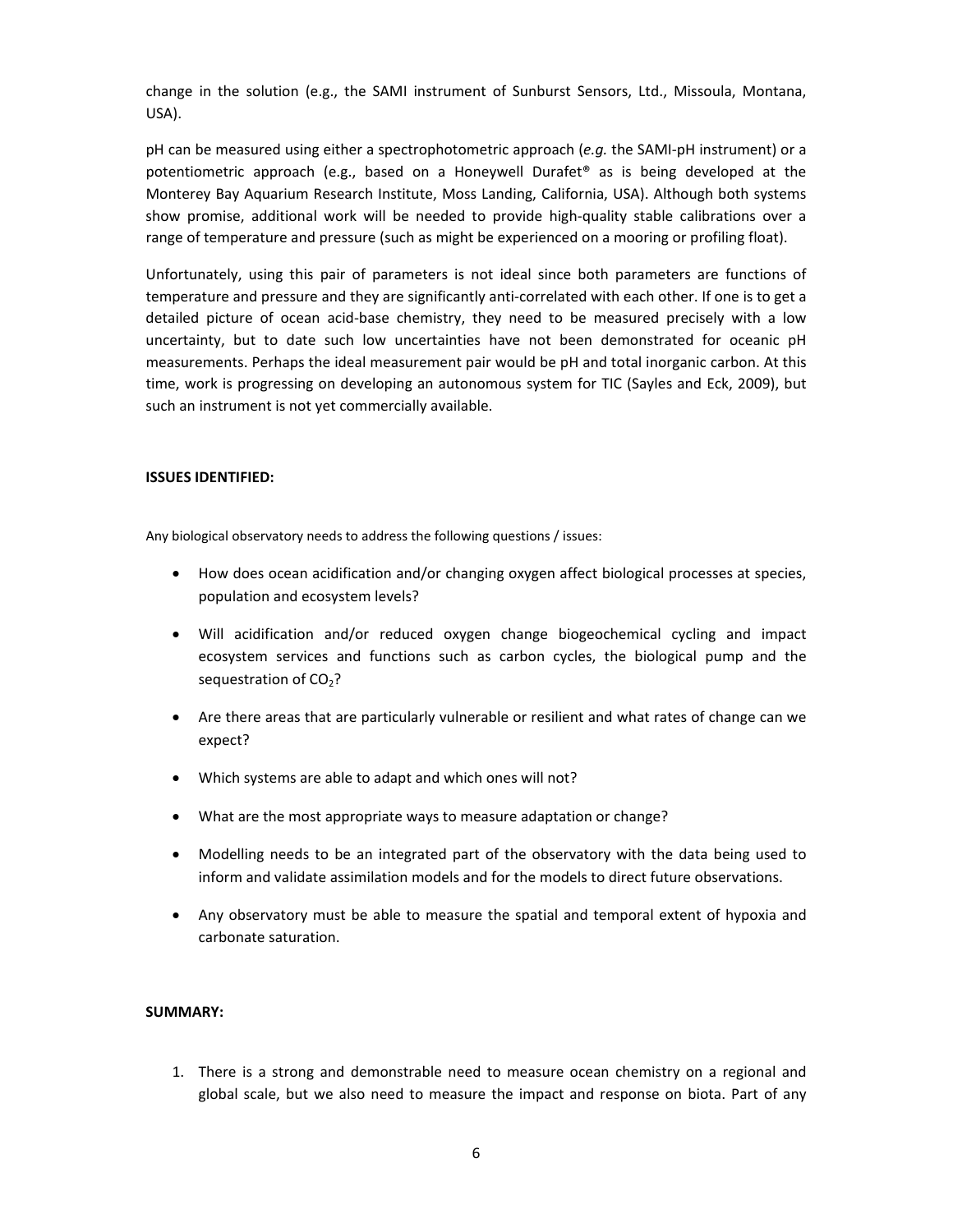design of an observing system needs to consider responses and adaptations at the level of organisms.

- 2. There are differing observational needs for the open oceans and coastal areas and there are areas that are known to be high‐risk / high‐impact / high variability such as polar seas, coral reef systems, coastal upwelling zones, estuaries and enclosed seas. Open ocean strategies like those articulated in the OceanObs white papers by Gruber et al. (2009) for oxygen (on Argo floats) and Feely et al. (2009) for ocean acidification, should be endorsed by the ocean biological observatory group. For coastal areas on the other hand there is no well developed global strategy even though there is significant research work being done at regional and national level. There is a need for the design and integration of a global coastal network of observations and data management and this may be one of the tasks of the biological observatory group.
- 3. A conceptual station design has been developed but this needs to be road tested with the other groups to ensure that a range of appropriate measurements are made at each location or set of locations (see Fig. 3).
- 4. There is currently no standard commercial off the shelf (COTS) set of sensors for alkalinity /  $pH / p(CO<sub>2</sub>)$  and so work needs to be done on developing these to a point where they can be operationally deployed for reasonable deployment times (six months or more) and in a profiling mode. The work of this group may be in developing best practices with each of the main instruments and working with the manufacturer to refine and improve the instrumentation. The idea of using existing platforms, such as Argo, needs to be investigated.
- 5. Some areas are natural laboratories for acidification and so these could be good areas for experimental work and may produce experimental outcomes that may be more meaningful than smaller scale laboratory studies.
- 6. Data management and access is still a major, universal problem that needs to be addressed. One option is to put any observing system behind the IOC or equivalent (e.g. GOOS, Coastal GOOS, CoML) and leverage off their data management systems and framework as well as the inter‐governmental arrangements in place for existing oceanographic work. We should aim for an international data centre that holds and gives access to ocean acidification data at a global level somewhat like Argo, but more collaborative so that in the future there are global centres responsible for particular variables or areas. Policies regarding data access and management need to be put in place that meets the needs of individual researchers and possible end users.
- 7. Any observation system needs to have a set of best practice methodologies and approaches including deployment, calibration, inter-calibration work, technology transfer and so on. These need to be applied to all deployed sensor systems and should be developed and propagated at the community level.
- 8. Any research on ocean acidification and  $O<sub>2</sub>$  will need to consider effects on both pelagic and benthic populations. These have traditionally been studied by different groups of scientists so appropriate research linkages will need to be put in place.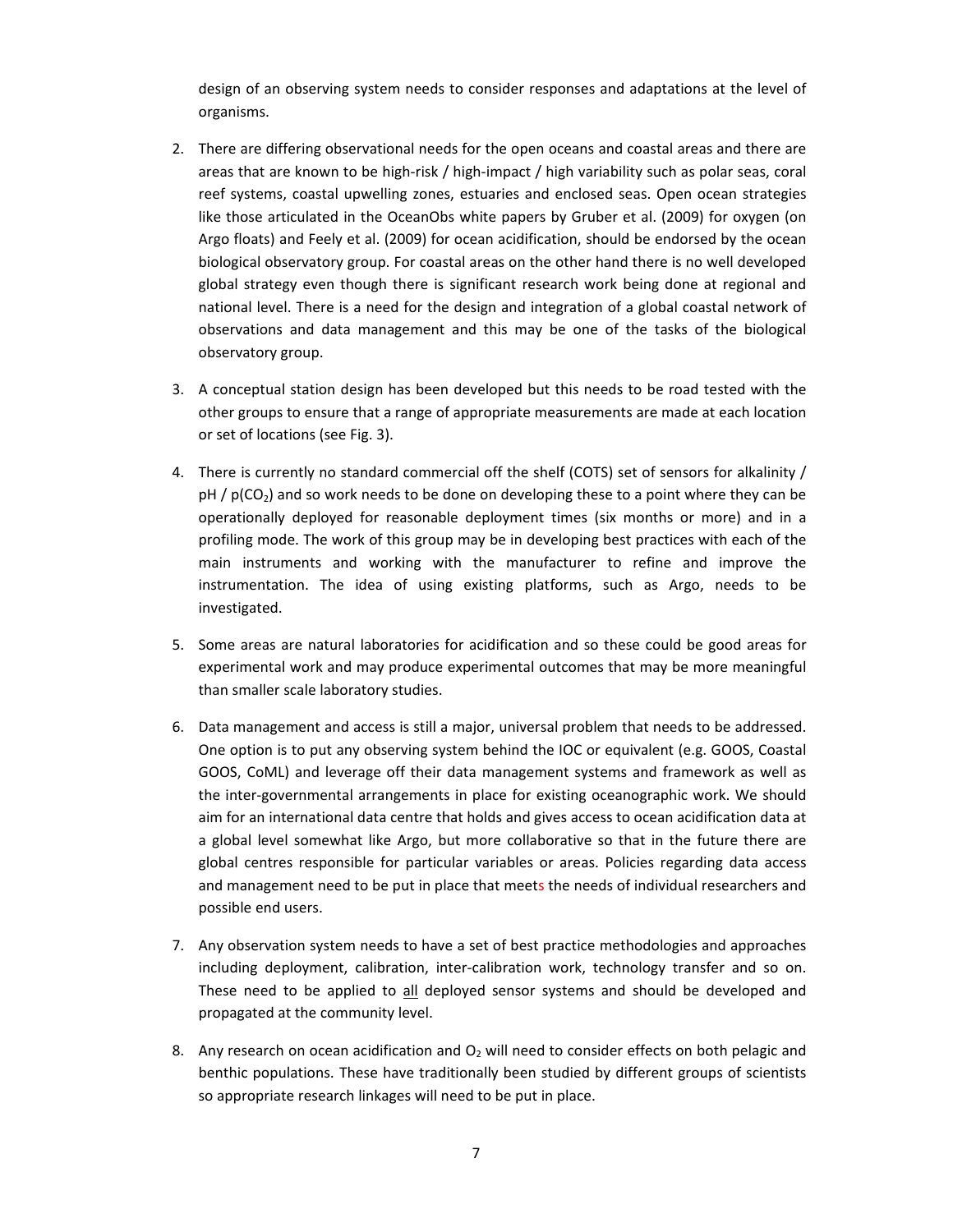#### **RECOMMENDATIONS:**

- Our group supports the installation of  $O<sub>2</sub>$  sensors on the standard Argo float design and optimisation of this and other sensors into future designs;
- Development of a global strategy is needed for the implementation of long-term sustained  $O<sub>2</sub>$  and  $pH/p(CO<sub>2</sub>)$  observatories in areas not covered by current proposals / projects together with articulation of possible outcomes from such a system and how an observatory would contribute to modelling work;
- A standard  $O_2$  and  $pH/p(CO_2)$  sensor package needs to be developed together with best practices to support the collection of high quality data.
- Complimentary technologies including remote sensing (e.g. for coccolithophores and other algal blooms), continuous plankton recorder (CPR), biological indicators of acidification, and eco‐genomics need to be developed to provide the suite of tools needed to characterize marine communities and their changes.
- Development of a number of  $O_2$ /pH/p(CO<sub>2</sub>) reference stations is highly desirable. A suite of 10‐12 global sites that are regularly maintained and calibrated along with a simpler down‐ scale set of observatories based on other platforms (e.g. gliders, existing moorings, modified Argo floats, ships of opportunity) is a minimum requirement.
- In relation to biological response a global system should be developed that takes note of the regions which are already, or are expected to be, most impacted. To resolve timing and community changes, sampling should be undertaken at least at monthly intervals at identified key locations over decadal periods to produce time series. Whenever possible biological sensors should be added to the autonomous platforms for continuous collection of data. These locations could be linked together with measurements from Argo floats, research cruises, ships/animals of opportunity and biological and instrumented sampling along Continuous Plankton Recorder routes. Particular attention needs to be paid to corals (reef and deep water) by interfacing studies on acidification with existing monitoring strategies. Benthic communities that are representative of estuarine, coastal and deep ocean conditions need to be monitored.

### **REFERENCES:**

- Bograd, S.J., Schroeder, I., Sarkar, N., Qiu, X.M., Sydeman, W.J. and Schwing, F.B. (2009). Phenology of coastal upwelling in the California Current. Geophysical Research Letters 36, doi: 10.1029/2008GL035933.
- Brewer, P.G. and Peltzer, E.T. (2009). Limits to marine Life. Science 324, 347‐348.
- Byrne, R.H. et al. (2009). Sensors and systems for observations of marine  $CO<sub>2</sub>$  variables. Community White Paper, OceanObs09 Conference, Venice.
- Diaz, R.J. and Rosenberg, R. (2008). Spreading dead zones and consequences for marine ecosystems. Science 321, 926 – 929.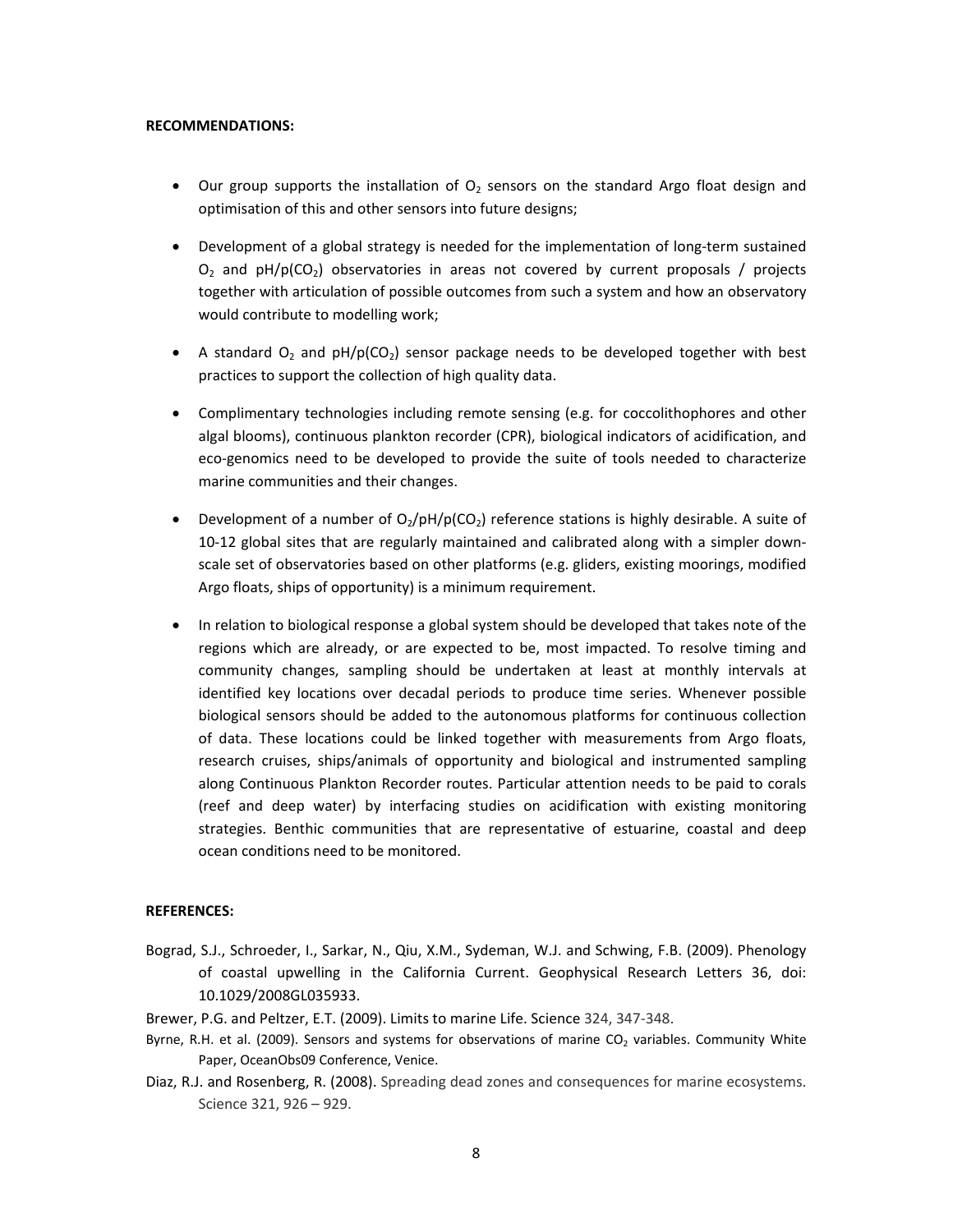Doney, S. (2006). The dangers of ocean acidification. Scientific American 294 **(**3), 58‐65.

- Doney, S. Fabry, V.J., Feely, R.A., Kleypas, J.A. (2009). Ocean acidification: The other CO<sub>2</sub> problem. Annual Reviews of Marine Science 1, 169‐192.
- Fabry, V.J., Seibel, B.A., Feely, R.A., and Orr, J.C. (2008). Impacts of ocean acidification on marine fauna and ecosystem processes. ICES Journal of Marine Science 65, 414–432.
- Feely, R.A., Sabine, C.L., Lee, K. et al. (2004). Impact of anthropogenic  $CO<sub>2</sub>$  on the CaCO<sub>3</sub> system in the oceans. Science 305,362‐366.
- Feely, R.A., Sabine, C.L., Hernandez‐Ayon, J.M., Ianson, D., and Hales, B. (2008). Evidence for upwelling of corrosive "acidified" water onto the continental shelf. Science 320, 1490–92
- Feely, R.A., Fabry, V., Dickson, A., Gattuso, J.‐P., Bijma, J., Riebesell, U., Doney, S., Turley, C., Saino, T., Lee, K., Anthony, K. and Kleypas, J. (2009). An international observational network for ocean acidification. Community White Paper, OceanObs09 Conference, Venice.
- Frölisher, T., Joos, F., Plattner, G.‐K., Steinacher, M. and Doney, S.C. (2009). Natural variability and anthropogenic trends in oceanic oxygen in a coupled carbon cycle‐climate model ensemble Global Biogeochem. Cycles, 23, GB1003.
- Gruber, N. et al. (2009). Adding oxygen to Argo: Developing an in‐situ observatory for ocean deoxygenation and biogeochemistry. Community White Paper, OceanObs09 conference, Venice.
- Orr, J.C., Fabry, V.J., Aumont, O., Bopp, L., Doney, S.C. et al. (2005). Anthropogenic ocean acidification over the twenty-first century and its impact on calcifying organisms. Science 437, 681‐686.
- Sabine, C.L., Feely, R.A., Gruber, N., Key, R.M., Lee, K. et al. (2004). The oceanic sink for anthropogenic  $CO<sub>2</sub>$ . Science 305, 367–371.
- Sayles, F.L. and Eck, C. (2009). An autonomous instrument for time series analysis of TCO<sub>2</sub> from oceanographic moorings. Deep‐Sea Research I 56, 1590–1603
- Vaquer‐Sunyer, R. and Duarte, C.M. (2008). Thresholds of hypoxia for marine biodiversity. Proceedings of the National Academy of Sciences USA 105, 15452–15457.
- Wishner, K.F., Ashjian, C.J., Gelfman, C., Gowing, M.M., Kann, L., Levin, L.A., Mullineaux, L.S., and Saltzman, J. (1997). Pelagic and benthic ecology of the lower interface of the Eastern Tropical Pacific oxygen minimum zone. Deep Sea Research Part I: Oceanographic Research Papers 42, 93‐115.

Useful websites:

EPOCA 'Best practice in ocean acidification' http://www.epoca‐project.eu.

NERC Ocean Acidification Project. http://www.nerc.ac.uk/research/themes/earthsystem/events/ocean‐ acidification.asp.

The Ocean Acidification Network. http://iodeweb3.vliz.be/oanet/Events.html